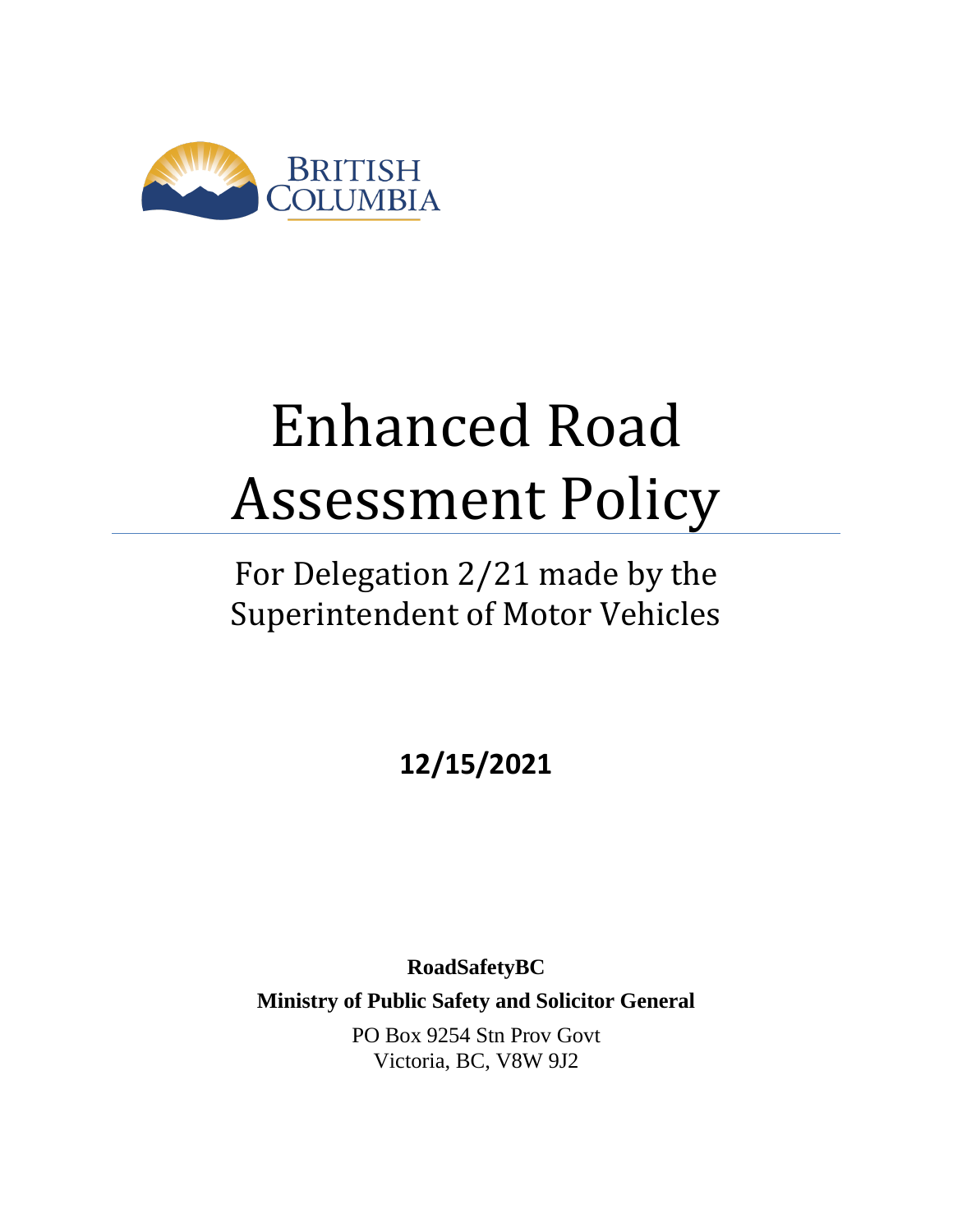### Contents

| 3.2. Cancellation of Driver's Licence for Failure to Submit to ERA within Timeframe  4 |  |
|----------------------------------------------------------------------------------------|--|
|                                                                                        |  |
|                                                                                        |  |
|                                                                                        |  |
|                                                                                        |  |
|                                                                                        |  |
|                                                                                        |  |
|                                                                                        |  |
|                                                                                        |  |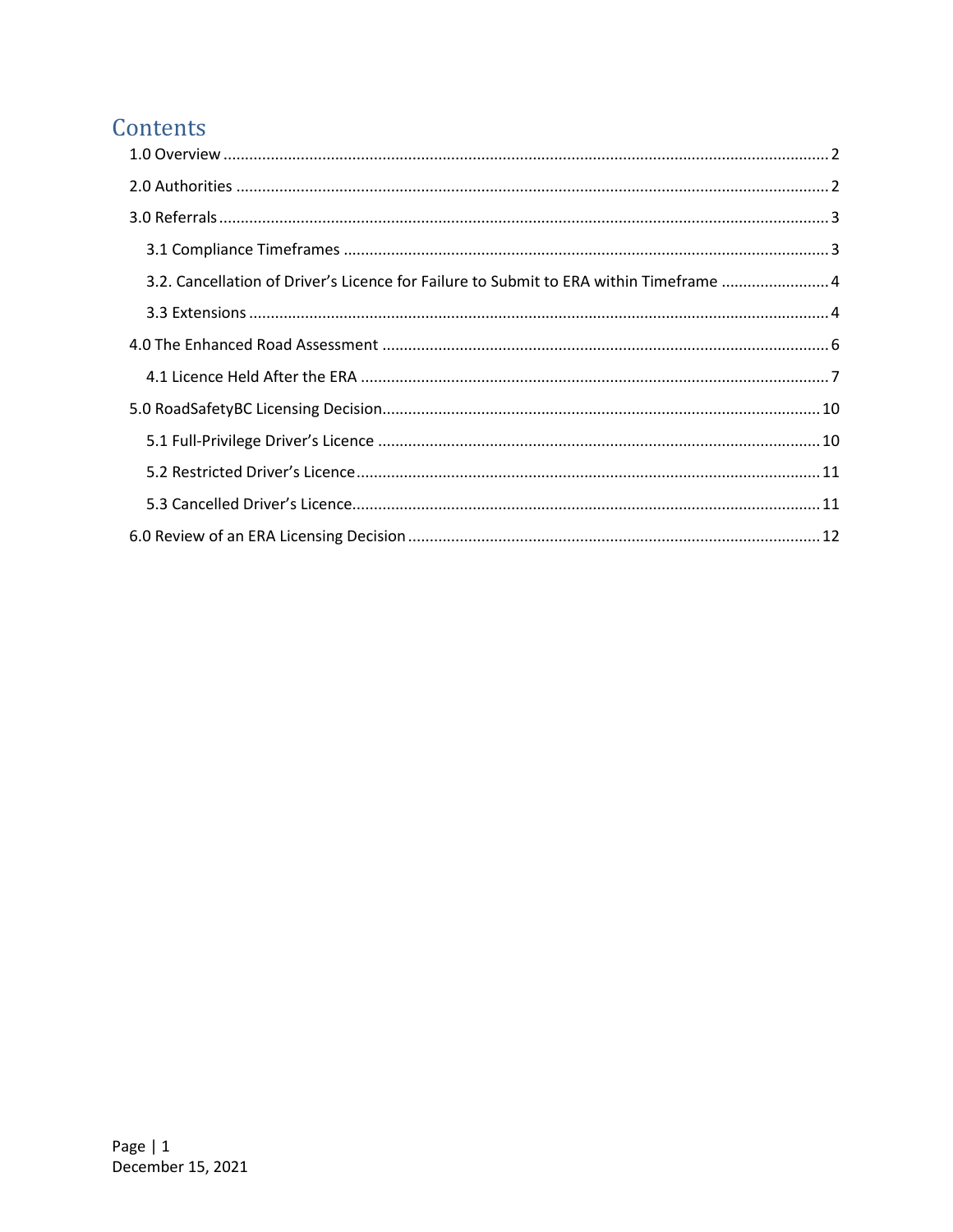#### <span id="page-2-0"></span>**1.0 Overview**

The Superintendent of Motor Vehicles (the "Superintendent") is responsible for assessing the medical fitness of drivers and making driver fitness decisions. The RoadSafetyBC Driver Medical Fitness Program is a program area under the Superintendent that is responsible for determining driver medical fitness to ensure the safety of all road users. The goal of the Driver Medical Fitness Program is to ensure that drivers are provided the maximum licensing privileges possible, while taking into account the effects any medical conditions may have on the functions necessary for safe driving and the driver's ability to compensate for the conditions.

The Enhanced Road Assessment ("ERA") is a driving assessment used by the Superintendent to evaluate a driver's functional ability to drive. It consists of tasks designed to assess driving skills and behaviours in situations of increasing complexity, yet within the abilities of a healthy, experienced driver. The ERA is used to assess drivers with cognitive, motor, and/or sensory impairments that may adversely affect their ability to drive.

The ERA is conducted by the Insurance Corporation of British Columbia ("ICBC") under authority delegated by the Superintendent. ICBC only delivers the ERA to drivers who have been referred by the Superintendent.

#### <span id="page-2-1"></span>**2.0 Authorities**

Section 29 of the *Motor Vehicle Act* ("MVA") provides the Superintendent with authority to refer a driver to ICBC to complete a road test, or to be otherwise examined as to their fitness and ability to drive.

Under section 92 of the MVA, the Superintendent may direct ICBC to cancel a driver's licence if the driver has not complied with a requirement to complete the ERA within the timeframe given in the referral letter, or if the Superintendent considers the driver to be unable or unfit to drive a motor vehicle. In both cases, the Superintendent may also direct ICBC to issue a different class of driver's licence.

Under section 117 of the MVA, the Superintendent may delegate any or all of the powers, duties, and functions of the Superintendent to ICBC, subject to specific exceptions referenced in section 117, or to RoadSafetyBC staff.<sup>1</sup> When carrying out any delegated powers or responsibilities, section 117 requires that ICBC comply with any general or specific directives issued by the Superintendent.

Other sections of the MVA require or permit the Superintendent to provide instructions or directions to ICBC to take certain actions.

<sup>&</sup>lt;sup>1</sup> Where this Policy refers to RoadSafetyBC that reference includes the Superintendent's delegates, as applicable.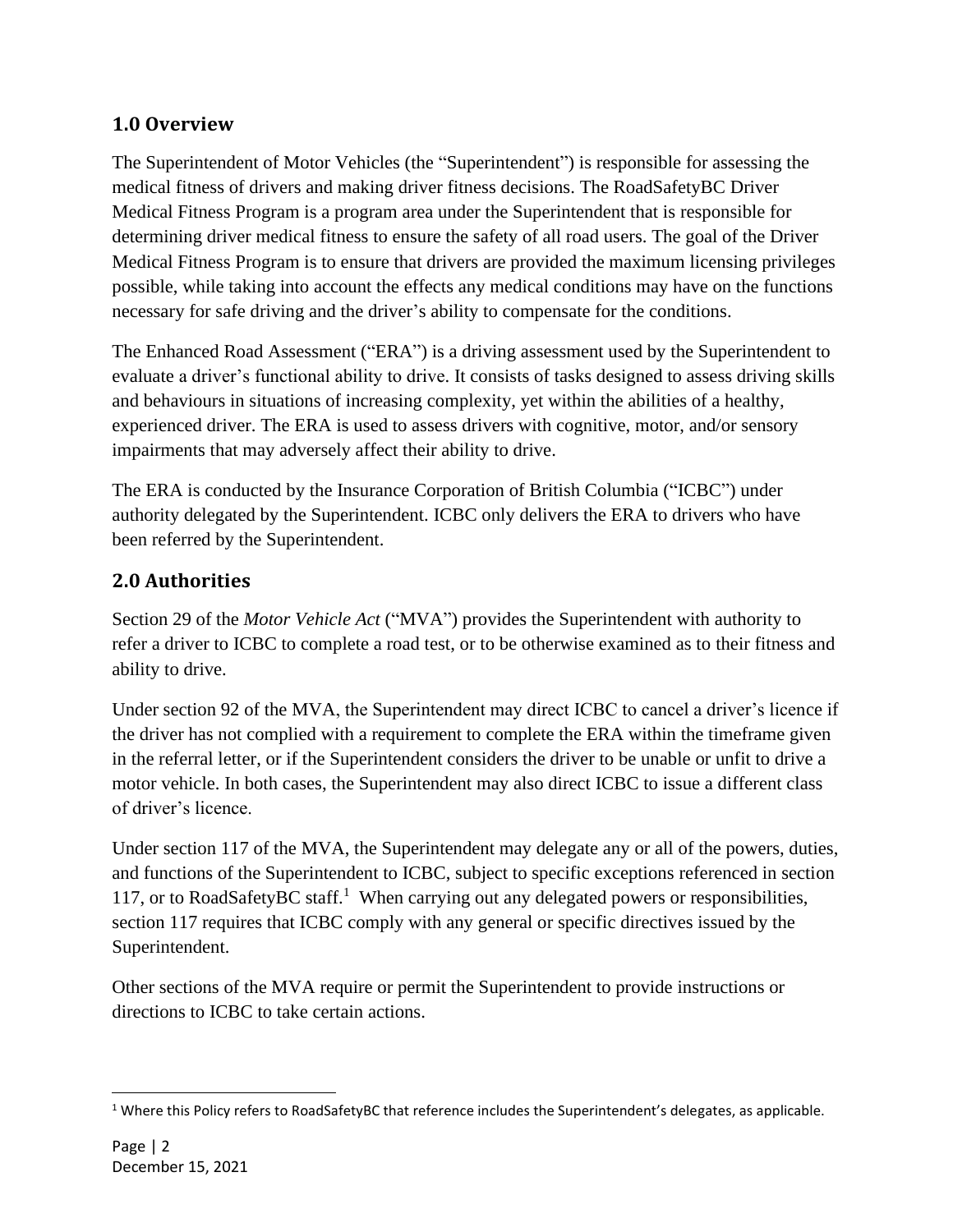#### <span id="page-3-0"></span>**3.0 Referrals**

Referrals to the ERA are made by RoadSafetyBC adjudicators and nurse case managers as part of the process of making a driver medical fitness determination. Class 5 and Class 7 drivers with a medical condition that may affect the motor, cognitive, or sensory functions required for driving may be referred to ICBC for the ERA.

The ERA is used for all ICBC-conducted Class 5 and Class 7 on-road assessments required by the Superintendent to assist in making a driver medical fitness decision, replacing previous assessment tools used by RoadSafetyBC.

In determining whether to refer a driver to the ERA, RoadSafetyBC applies the principles of administrative fairness and refers to the [Canadian Council of Motor Transport Administrators](https://www2.gov.bc.ca/gov/content/transportation/driving-and-cycling/roadsafetybc/medical-fitness/medical-prof/med-standards)  [\(CCMTA\) Medical Standards for Drivers with BC Specific Guidelines.](https://www2.gov.bc.ca/gov/content/transportation/driving-and-cycling/roadsafetybc/medical-fitness/medical-prof/med-standards) The decision is based on the entirety of the information on a driver's file, which may include the individual's driving record and information from medical professionals, police, ICBC employees or agents and/or concerned family members or citizens. RoadSafetyBC will not refer drivers to the ERA on the basis of the driver's age.

Some of the reasons RoadSafetyBC may refer a driver to the ERA include:

- A doctor or medical practitioner reports a medical condition that may affect a person's fitness or ability to drive safely;
- A collision report, police report or other report indicates a driver may be unsafe;
- Results of a previous on-road assessment suggest a follow-up is necessary.

When RoadSafetyBC determines that a driver is required to take an ERA, the driver will be sent a referral letter by regular mail to their address on file with ICBC. Section 31 of the MVA requires drivers to notify ICBC of a change of residential address within 10 days of the change.

Where a driver does not receive a referral letter, the driver may only receive a notice of cancellation (see section 3.2 of this Policy). ICBC will send the notice of cancellation to the address they currently have on file (i.e. any updated address), and the driver can then take steps to prevent cancellation and complete the ERA.

#### *3.1 Compliance Timeframes*

<span id="page-3-1"></span>The referral letter specifies the timeframe in which the ERA must be completed. Drivers are typically given 60 days from the date of the referral letter to take the ERA.

Extensions to this timeframe may be granted in accordance with section 3.3 of this Policy.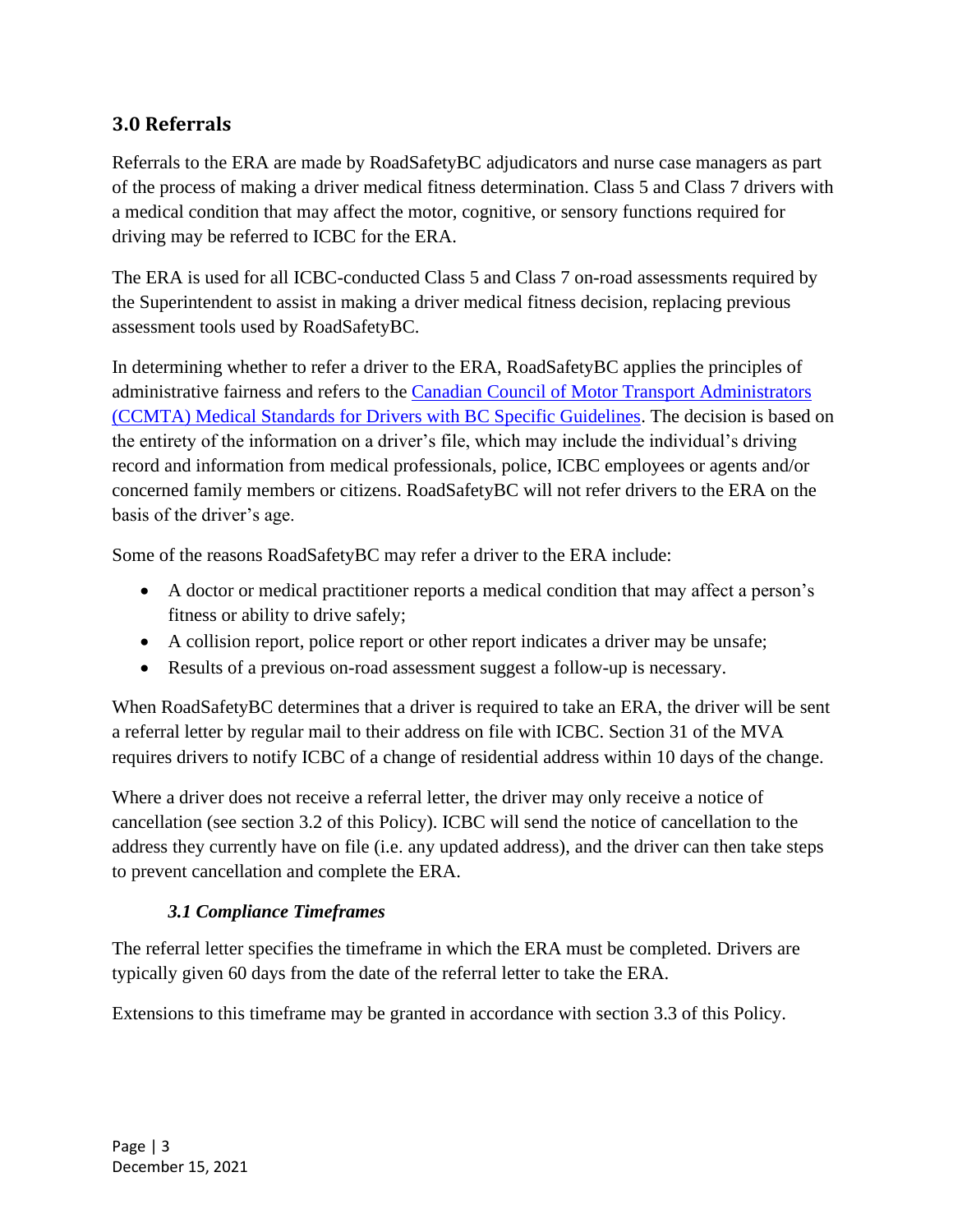#### *3.2. Cancellation of Driver's Licence for Failure to Submit to ERA within Timeframe*

<span id="page-4-0"></span>Under section 92 of the MVA, the Superintendent may direct ICBC to cancel a driver's licence if the driver has failed to complete the ERA within the timeframe given in the referral letter.

If a driver fails to submit to the ERA within the required timeframe, then within 30 days from the last day the driver had to comply, ICBC must:

- review the driver's record and the Driver Fitness Case Management System<sup>2</sup> comments to confirm that the driver has not complied with the ERA requirement within the required time period, and
- send the driver a notice of cancellation informing them that the cancellation will go into effect 14 days from the date of the notice.

ICBC is directed to cancel the driver's licence 14 days after the notice of cancellation is generated if the driver has not yet complied with the ERA requirement or an extension of time has not been granted under section 3.3 of this Policy.

If a driver's licence has been cancelled under section 92(d) because the driver failed to submit to the ERA, the driver will remain ineligible for a driver's licence until the requirement to complete the ERA is met.

If a driver requests to schedule or reschedule an ERA after their driver's licence has been cancelled in the above circumstances, ICBC must contact RoadSafetyBC for approval to issue a learner's licence. If approval is given, the learner's licence ICBC issues must be valid for one year or less from the date of issue. After the ERA is completed, section 4.1 of this Policy applies.

#### *3.3 Extensions*

<span id="page-4-1"></span>In some circumstances, an extension of the timeframe given to complete the ERA may be provided.

When a driver requests more time to complete the ERA requirement, ICBC must grant a 30-day extension except in the following circumstances:

- an extension has already been provided by RoadSafetyBC or ICBC for the same ERA referral;
- the Superintendent has directed that an extension should not be granted;
- the driver's licence has already been cancelled.

Any requests for subsequent extensions or requests for extensions greater than 30 days must be referred to RoadSafetyBC.

<sup>2</sup> Also known as "DFWeb".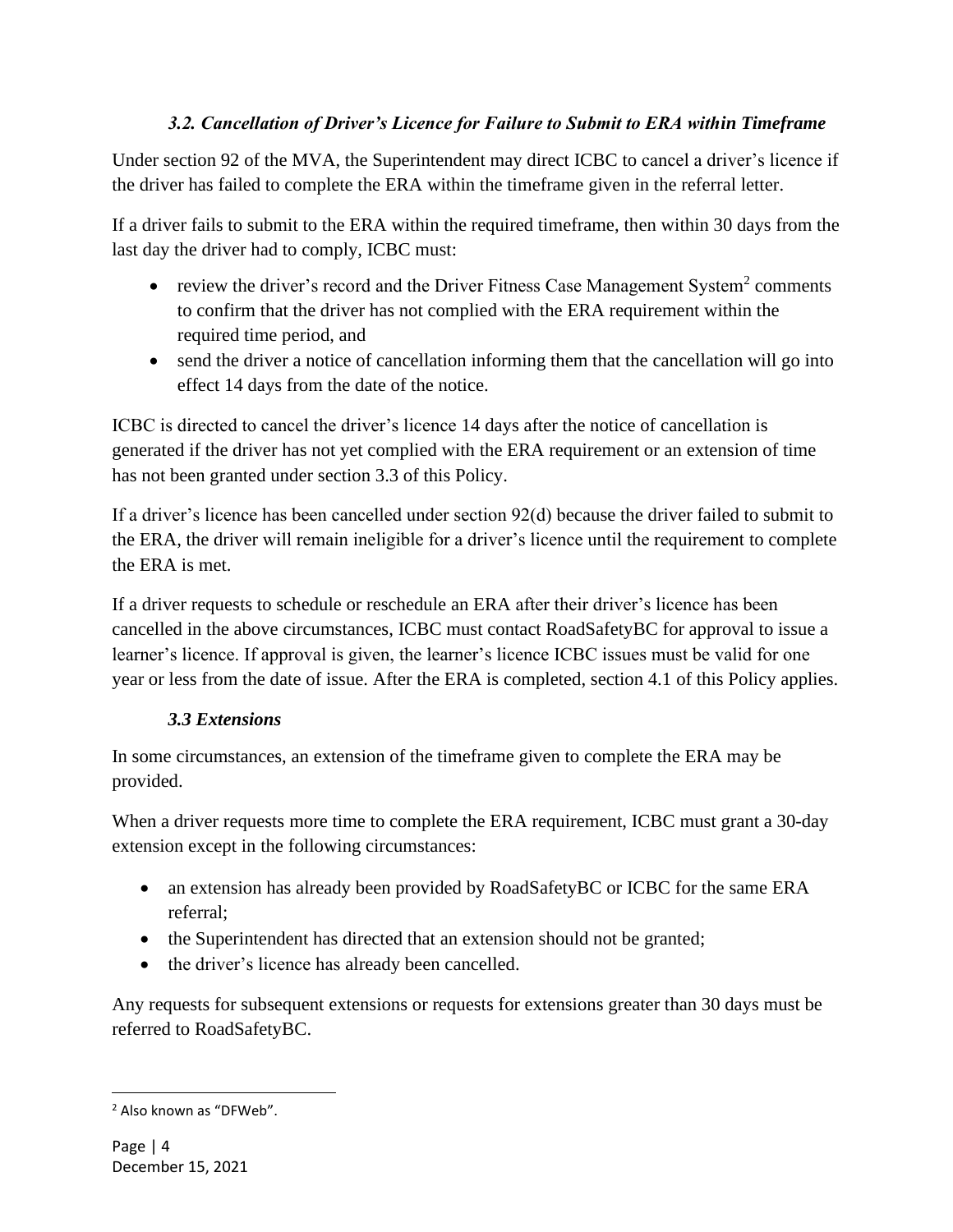When ICBC grants a driver's request for an extension, ICBC must

- update the driver's record to reflect the new compliance date;
- inform the driver in writing of the new compliance date; and
- report the extension to the Superintendent.

When requesting an extension of the timeframe given to complete the ERA, a driver must first book an ERA appointment and then request an extension. This is to ensure that an extension greater than 30 days will not be required or, if a longer extension is required that the request is referred to RoadSafetyBC. Open-ended extensions will not be provided.

Some of the reasons RoadSafetyBC may give a driver an extension greater than 30 days include:

- Out of town
- Illness
- Family emergency
- Inclement weather
- Insufficient appointment availability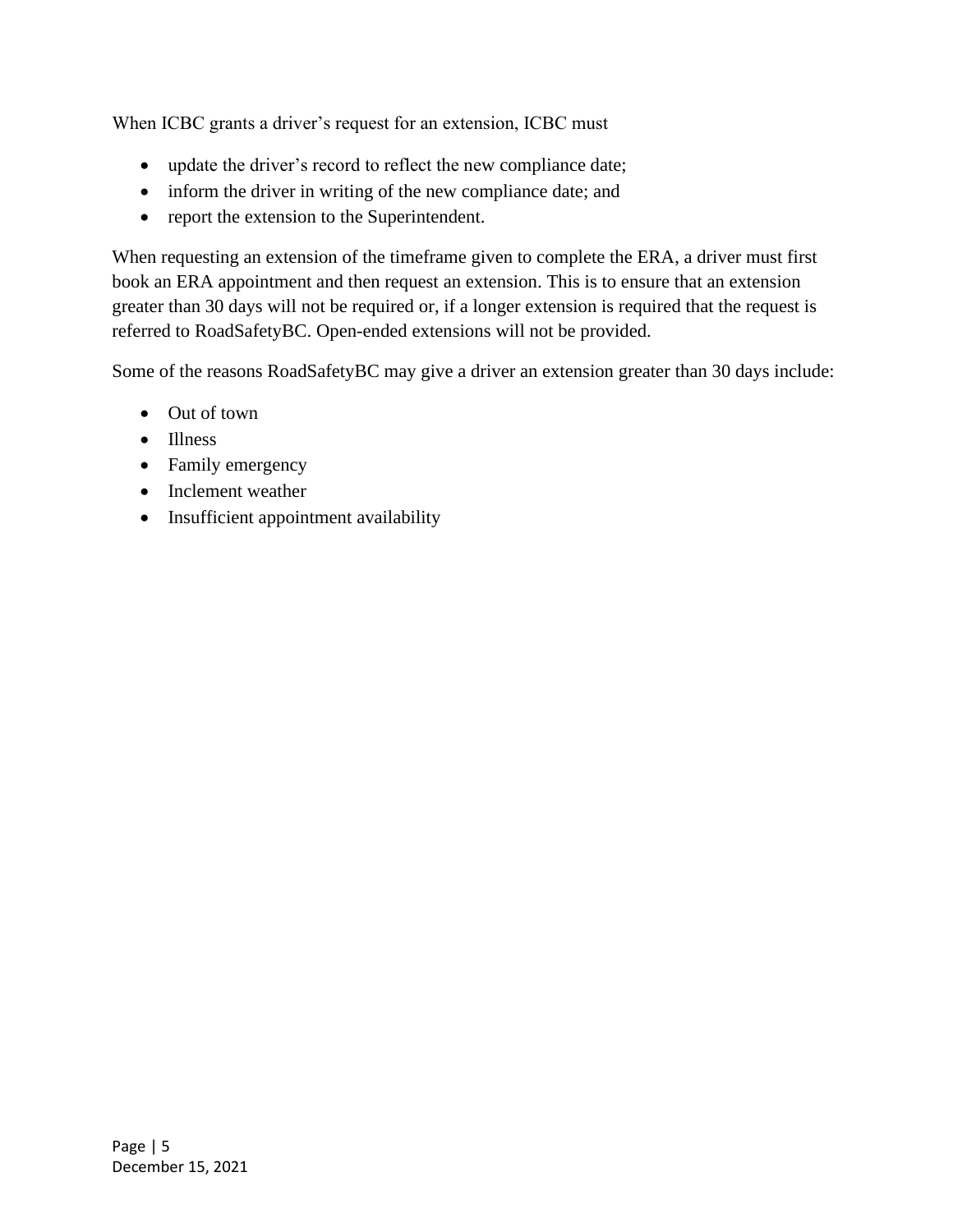#### <span id="page-6-0"></span>**4.0 The Enhanced Road Assessment**

The ERA consists of a pre-trip vehicle orientation, an on-road drive with a feedback component, and a post-trip review. The assessment is conducted by an ICBC driver examiner in a passenger vehicle provided by the driver.

During the pre-trip vehicle orientation, the driver examiner will inspect the vehicle to ensure it meets the safety standards required for any ICBC road test. If the vehicle does not meet safety standards, the ERA will be discontinued. The driver examiner will ask the driver to demonstrate the use of vehicle safety controls while the vehicle is in park and record observations of the driver on the ERA report form.

| <b>ERA Tasks</b>                              | <b>Description</b>                                                                                                                                                                                                                                                              |                |  |
|-----------------------------------------------|---------------------------------------------------------------------------------------------------------------------------------------------------------------------------------------------------------------------------------------------------------------------------------|----------------|--|
| A minimum number of                           | Right turns                                                                                                                                                                                                                                                                     | 10             |  |
| particular driving<br>manoeuvers              | Left turns                                                                                                                                                                                                                                                                      | 10             |  |
|                                               | <b>Stops</b>                                                                                                                                                                                                                                                                    | 4              |  |
|                                               | Through intersections                                                                                                                                                                                                                                                           | 8              |  |
|                                               | Lane changes                                                                                                                                                                                                                                                                    | 6              |  |
|                                               | Change in speed zone (school,<br>playground)                                                                                                                                                                                                                                    | $\overline{2}$ |  |
|                                               | Parking manoeuvre                                                                                                                                                                                                                                                               | $\overline{2}$ |  |
| <b>Adjust Safety Controls Task (2)</b>        | The driver will be asked to adjust a secondary vehicle<br>control identified during the pre-trip vehicle orientation<br>while driving (e.g. windshield wipers, headlights,<br>defroster)                                                                                        |                |  |
| <b>Multiple Step Directions</b><br>Task $(2)$ | The driver examiner will provide the driver a three-step<br>direction to follow.                                                                                                                                                                                                |                |  |
| Reverse Route Task (1)                        | From a stopped position, the driver examiner will advise<br>the driver they will be given directions away from the<br>current location, then asked to follow exactly the same<br>route back to the starting location.                                                           |                |  |
| Feedback Component (1)                        | Approximately halfway through the on-road drive and<br>with the vehicle in park, the driver examiner provides the<br>driver with feedback on one or two types of errors,<br>allowing the driver an opportunity to improve their<br>driving for the remainder of the assessment. |                |  |

The table below summarizes the required components of the ERA on-road drive.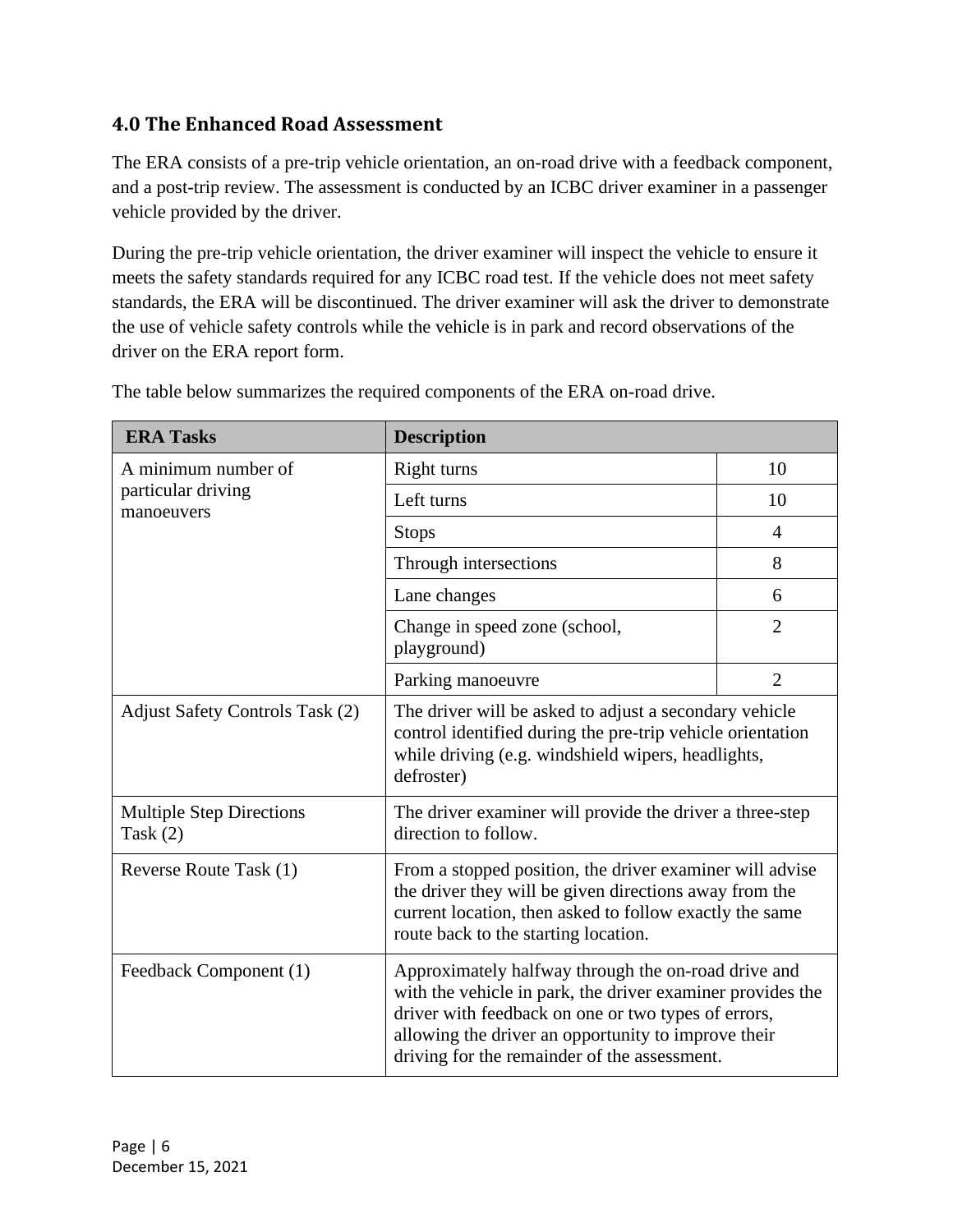Highway driving is not an essential component of the ERA, but may be included depending on location.

The driver examiner will assess functional driving skills and behaviours, and note errors made and objective observations on the ERA report form. Errors with a lower safety risk are weighted lower and are worth fewer demerits.

The driver examiner will record any traffic violations, Dangerous Actions, or other safety concerns. A traffic violation is a violation of traffic rules under the MVA or its regulations. A Dangerous Action is any action or lack of action which results in or could result in a collision or loss of control of the vehicle. Other safety concerns are defined by ICBC in the Driver Licensing Procedures manual, which is used for all ICBC road tests. These include:

- hitting another road user, curb, or fixed object
- extreme deviation from the route directed by the driver examiner
- inability to operate equipment
- unable or unwilling to perform a manoeuvre
- excessive time taken to perform manoeuvres
- failure to enter an intersection on a green light after a complete cycle of lights

The driver's ability to complete tasks and respond to the feedback is also recorded by the driver examiner.

As with all road tests conducted by ICBC, the ERA on-road drive may be discontinued if the driver demonstrates dangerous and unsafe driving that is a risk to the driver examiner and/or other road users.

#### *4.1 Licence Held After the ERA*

<span id="page-7-0"></span>After the ERA is completed, a post-trip review is conducted at the ICBC Driver Licensing Office. The driver is given an overview of how they performed on the assessment and provided with a copy of the ERA report form, which identifies errors that occurred and may include notes from the driver examiner.

ICBC must review the comments in the Driver Fitness Case Management System to determine whether there is a direction from the Superintendent to add a Driver Medical Fitness restriction to the driver's licence. If the comments indicate a restriction must be added, then ICBC must:

- add the restriction to the driver's licence;
- at time of issuance, circle the specific restrictions on the interim driver's licence and have the customer initial them;
- verbally tell the driver the restriction has been added to their licence and explain the restriction to the driver;
- identify the restriction on the ERA report;

Page | 7 December 15, 2021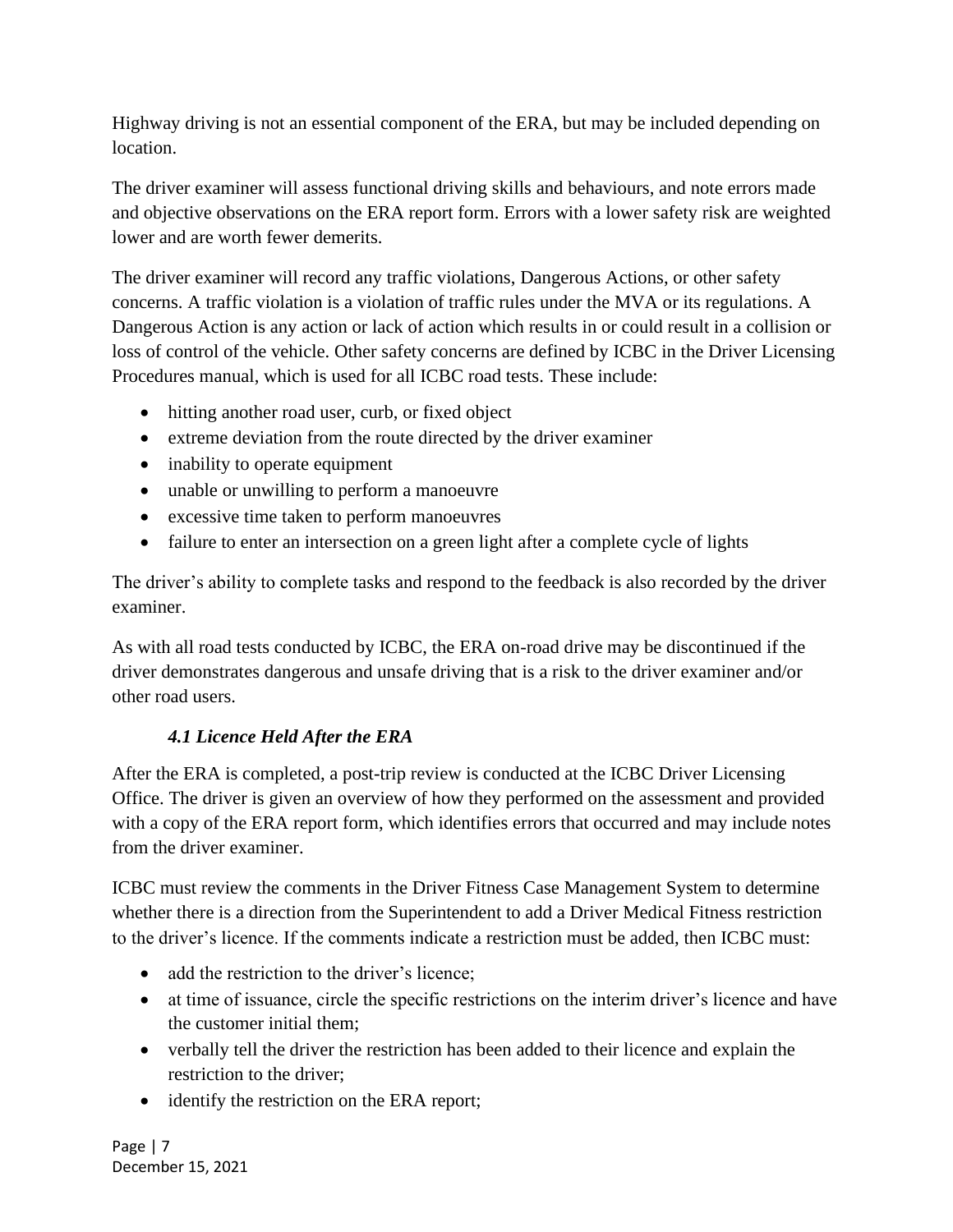- provide the driver the system-generated fact sheet which advises the driver on how they may apply to the Superintendent for a reconsideration;
- explain to the driver the process for applying to have the restriction removed; and
- provide the driver with a restriction notification letter.

ICBC may also place restrictions on a driver's licence under the authority of section 25(12), which has been delegated from the Superintendent, or as permitted under section 25(14) of the MVA. The relevant Driver Medical Fitness restrictions for the purposes of the section 25(12) delegated authority are:

- R25 Fitted prosthesis/leg brace required
- R26 Specified vehicle modification required
- R28 Restricted to automatic transmission
- $R51$  Hand controls only

Any restrictions ICBC determines should be added to a driver's licence after the ERA must be identified on the ERA report form and explained to the driver. If a Driver Medical Fitness Restriction has been added, the driver examiner must also explain the process for applying to have the restriction removed and provide the driver the system-generated fact sheet which advises the driver on how they may apply to the Superintendent for a reconsideration.

After the ERA is completed, the driver will hold one of the following:

- Full-privilege driver's licence (DL) (with or without restrictions); or
- Learner's driver's licence (LDL) (with or without restrictions).

As per the *Motor Vehicle Act Regulations*, an LDL holder is only permitted to drive when accompanied by a licensed supervisor.

The licence a driver holds after the ERA depends on whether they committed a traffic violation, Dangerous Action, or other safety concern. This is summarized in the table below.

| Licence held<br>before taking<br>the ERA | <b>Traffic Violation(s),</b><br>Dangerous Action(s), and/or<br>other safety concern(s) | Licensing after the ERA,<br>pending RoadSafetyBC decision                                |
|------------------------------------------|----------------------------------------------------------------------------------------|------------------------------------------------------------------------------------------|
| Class $5/7$ DL                           | YES                                                                                    | Class 5/7 DL cancelled<br>Class 5/7 LDL issued<br>If applicable, Class 1-4 LDL cancelled |
| Class $5/7$ LDL                          | YES                                                                                    | Class 5/7 LDL returned to driver                                                         |
| Class $5/7$ DL                           | NO.                                                                                    | Class 5/7 DL returned to driver                                                          |
| Class $5/7$ LDL                          | NO.                                                                                    | Class 5/7 DL issued                                                                      |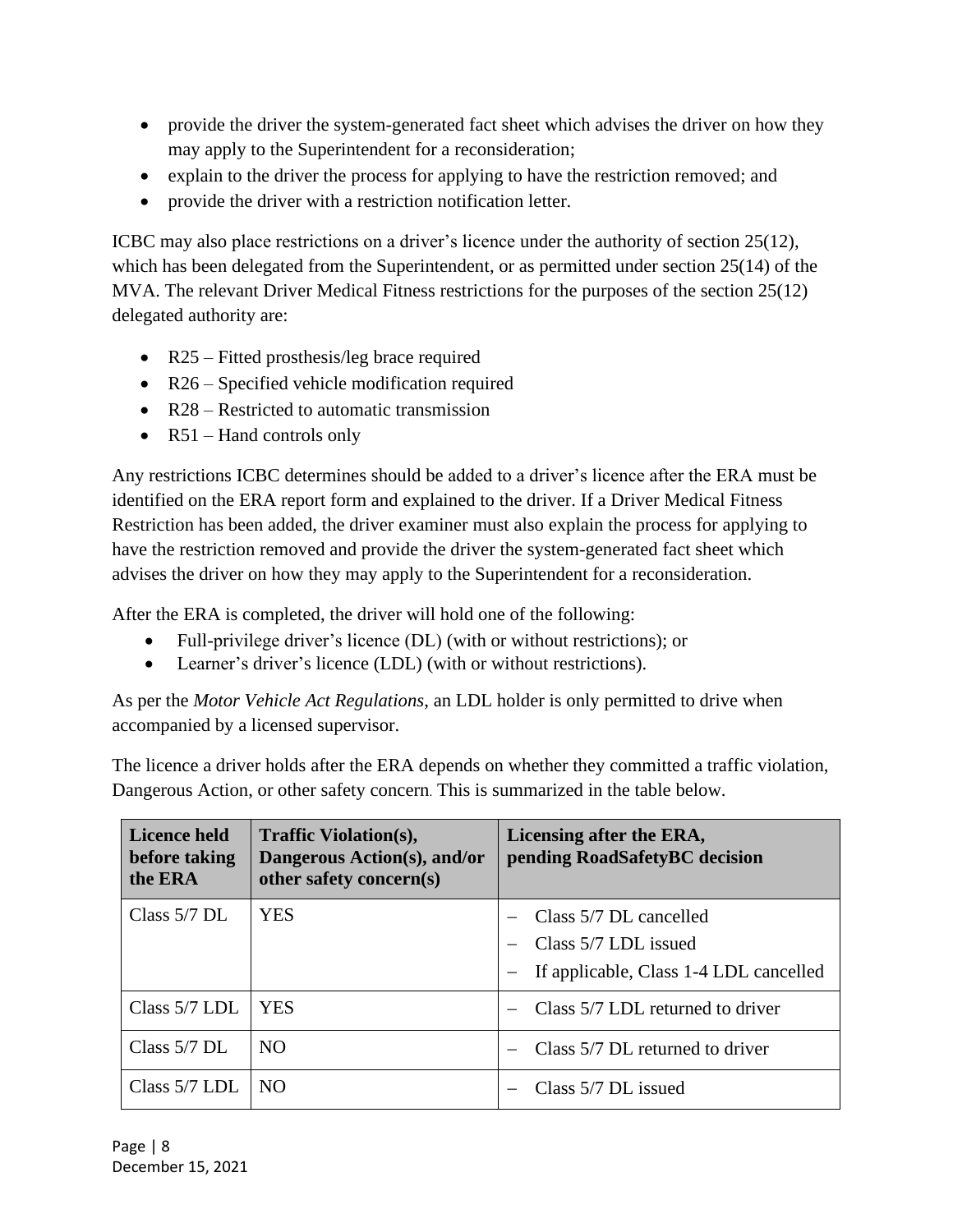ICBC is directed under the authority of section 92(b) and (d)(i) of the MVA, to cancel a Class 5/7 DL and Class 1-4 LDL and issue a Class 5/7 LDL, as set out in the table above.

A letter specifying the type of licence the driver holds after the ERA and advising of the next steps of the process must be issued to the driver by ICBC on behalf of the Superintendent.

ICBC must send the ERA report form to RoadSafetyBC and submit a narrative report of the driver examiner's observations directly into the Driver Fitness Case Management System for RoadSafetyBC review. The narrative report must include the driver examiner's level of concern about the driver's ability to safely drive, based on objective observations. This must be recorded as low, moderate, or high. ICBC must also update the driver's record with the enhanced road assessment results.

If the driver examiner has significant safety concerns based on observations made during the ERA, the driver examiner must indicate "For Immediate Review" (FIR) on the ERA report form. The report will be prioritized during the RoadSafetyBC triage process and result in an expedited review of the driver's file.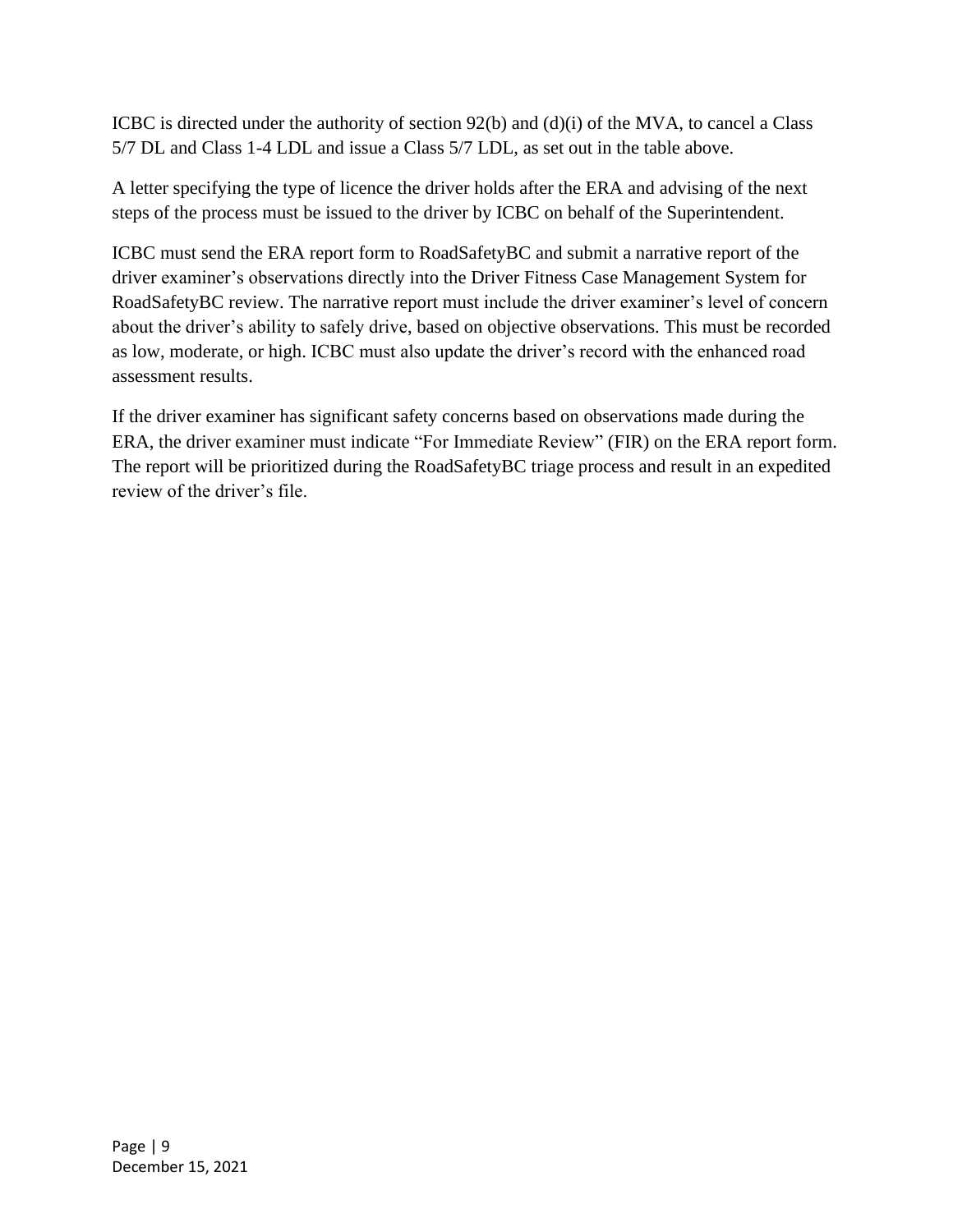#### <span id="page-10-0"></span>**5.0 RoadSafetyBC Licensing Decision**

ERA results are prioritized relative to other documents received by RoadSafetyBC. Results are typically reviewed in order of date received; however, if an ERA report form has been marked FIR, it will be prioritized over regular ERA results. ERA results will typically be reviewed by RoadSafetyBC within 14 days of the date the ERA is completed.

RoadSafetyBC will make a licensing decision by determining whether the driver is medically fit and functionally able to safely drive.

The type of information considered by RoadSafetyBC when making a licensing decision includes:

- Medical information
- Police reports (if applicable)
- Unsolicited reports from concerned family members or citizens (if applicable)
- File history
- Driving record
- Number and types of errors made during the ERA as indicated on the ERA report form
- Driver examiner's narrative report of the ERA
- Driver's response to examiner's feedback given during the ERA

The possible licensing outcomes of a RoadSafetyBC licensing decision are:

- Full-privilege driver's licence;
- Restricted driver's licence; or
- Cancelled driver's licence.

In some cases, RoadSafetyBC may determine that further information is required in order to make a licensing decision, and may request an additional ERA or medical assessment(s).

Once the licensing decision has been made, RoadSafetyBC will send a decision letter to the driver by regular mail notifying them of the licensing decision or if further assessment is required.

If a driver's licence was previously cancelled under section 92(d), the first licence ICBC issues to the driver after the cancellation must be for a 2-year term.

#### *5.1 Full-Privilege Driver's Licence*

<span id="page-10-1"></span>Where RoadSafetyBC finds that a driver is medically fit and functionally able to safely drive, the licensing outcome will be a full-privilege driver's licence, subject to any other prohibitions, suspensions or restrictions not related to medical fitness that may apply. If the driver holds a fullprivilege driver's licence, no further action is required by the driver. If the driver holds an LDL,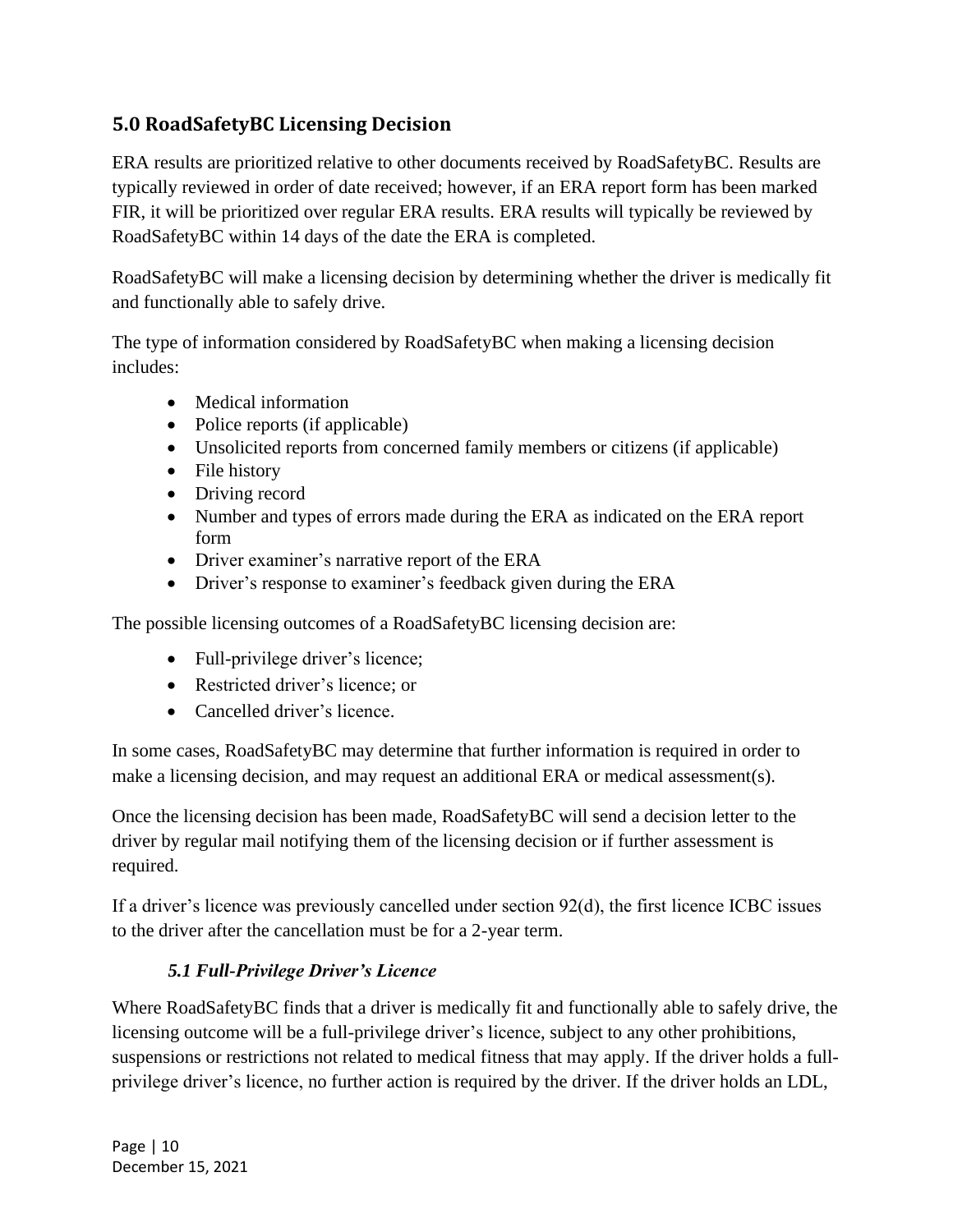they must return to an ICBC Driver Licensing Office to obtain a full-privilege driver's licence. The driver will be informed of any required action by RoadSafetyBC in writing.

RoadSafetyBC may schedule a re-assessment of the driver's medical fitness to drive for a later date. The re-assessment interval is based on the driver's medical condition and the results of the ERA.

#### *5.2 Restricted Driver's Licence*

<span id="page-11-0"></span>RoadSafetyBC may determine that a restriction should be added to a driver's licence. For example, a driver may require the use of a device or technology to enable safe operation of a motor vehicle. Any restrictions placed on a driver's licence by RoadSafetyBC are in addition to restrictions, conditions or endorsements that may already be on the driver's licence. The driver will be informed of any restrictions added by RoadSafetyBC in writing, and must return to an ICBC Driver Licensing Office to be issued a driver's licence with the applicable restrictions.

RoadSafetyBC may schedule a re-assessment of the driver's medical fitness to drive for a later date. The re-assessment interval is based on the driver's medical condition and the results of the ERA.

#### *5.3 Cancelled Driver's Licence*

<span id="page-11-1"></span>Where RoadSafetyBC finds that a driver is not medically fit and functionally able to safely drive, the licensing decision will be to cancel the driver's licence. RoadSafetyBC will direct ICBC to cancel the driver's licence pursuant to sections 92(b) and (d)(ii) of the MVA.